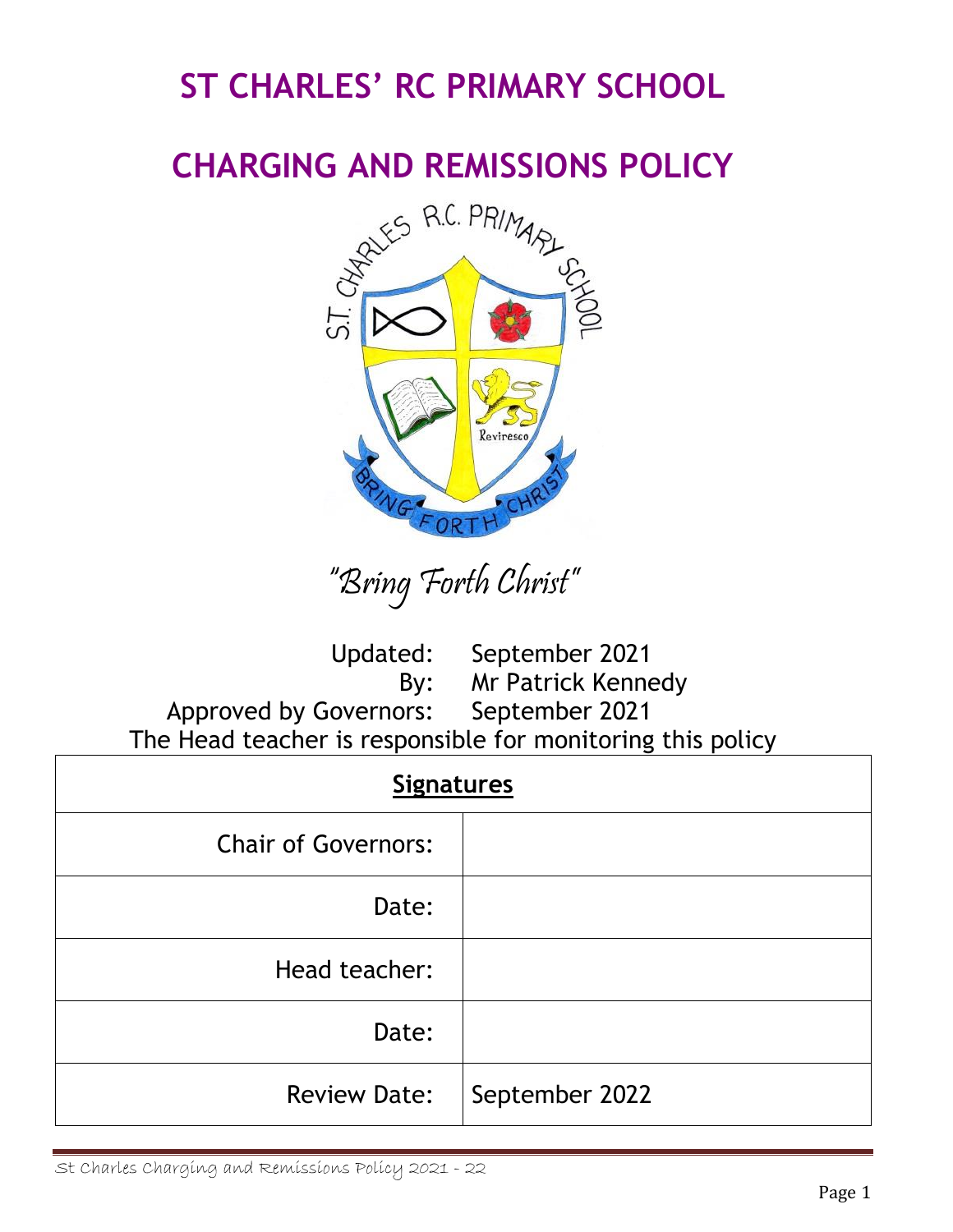#### *NB. THE CHARGING AND REMISSIONS POLICY IS SUBJECT TO ANNUAL REVIEW TO ENSURE COMPLIANCE WITH STATUTORY REQUIREMENTS.*

The Governors of St. Charles recognise the valuable experience that the wide range of additional activities, including trips, theatre visits and residential holidays make towards a pupils' personal and social education.

The Governors aim to promote and provide such events as an integral part of a broad and wellbalanced curriculum and as additional optional activities.

## **ACTIVITIES WITHOUT CHARGE**

There will be no charge for the following activities:

- Education provided wholly or mostly during school hours. This includes the supply of any materials, books, instruments, other equipment and also transport provided in school hours to carry pupils between the school and an activity;
- Education provided outside school hours if it is part of the national curriculum, or part of a syllabus for a prescribed public examination which the pupil is being prepared for at the school, or part of religious education;
- Instrumental and vocal music tuition for pupils learning individually or in groups, unless the tuition is provided at the request of the pupil's parent / carer.
- Entry for a prescribed public examination including re-sits if the pupil has been prepared for it at the school;
- Examination re-sit(s) if the pupil is being prepared for the re-sit at the school.

## **VOLUNTARY CONTRIBUTIONS**

The school may ask for voluntary contributions towards the cost of school-time activities to assist with funding, subject to the following conditions:

- The voluntary cost will not exceed £15;
- Any children of parents who do not wish to contribute will not be treated any differently;
- Where there are insufficient contributions to make the activity viable, or the school cannot fund it from some other source, then the activity will be cancelled.

All requests to parents for voluntary contributions will make it clear that the contributions are voluntary and that there is no obligation to contribute.

## **CHARGEABLE ACTIVITIES**

The school may recover the full costs of the following activities but charges will not exceed actual cost:

- Any materials, books, instruments, or equipment, where the child's parent wishes him/her to own them;
- Optional extras (see below);
- Music and vocal tuition, in limited circumstances. (See Appendix A);
- Certain early years provision (see the Education (Charges for early years provision) regulations 2012);
- Community facilities. (See s27 education act 2002).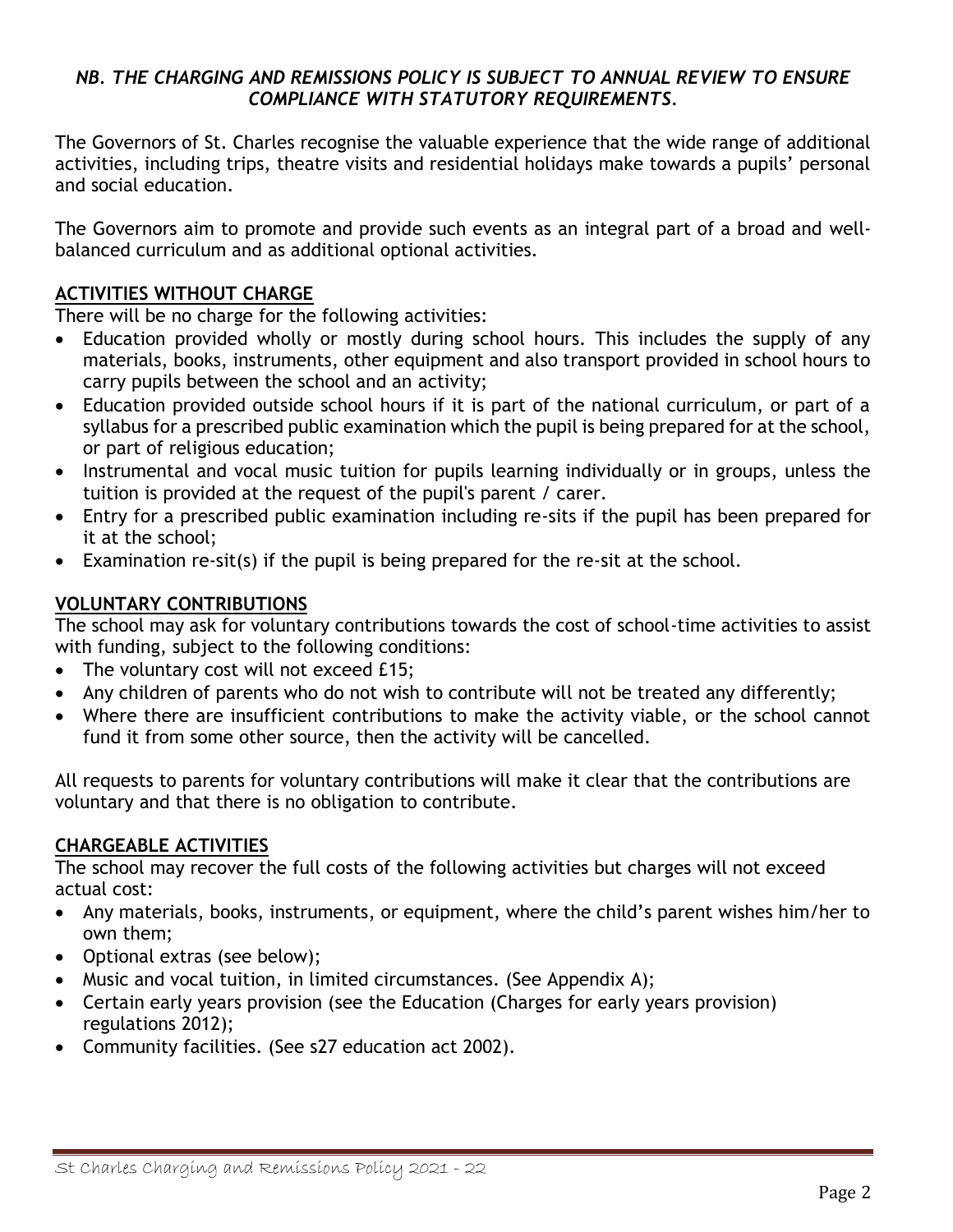#### **OPTIONAL EXTRAS**

Charges may be made for some activities which are detailed below:

- Education provided outside of school time that is not:
	- part of the national curriculum;
	- part of a syllabus for a prescribed public examination that the pupil is being prepared for at the school;
	- part of religious education.
- Examination entry fee(s) if the registered pupil has not been prepared for the examination(s) at the school;
- Transport (other than transport that is required to take the pupil to school or to other premises where the local authority/governing body have arranged for the pupil to be provided with education);
- Board and lodging for a pupil on a residential visit (subject to remission arrangements)
- Extended day services offered to pupils (for example breakfast club, after-school clubs, tea and supervised homework sessions where this is run under the responsibility of the governing body).

In calculating the cost of optional extras an amount may be included in relation to:

- Any materials, books, instruments, or equipment provided in connection with the optional extra;
- The cost of buildings and accommodation;
- Non-teaching staff;
- Teaching staff engaged under contracts for services purely to provide an optional extra, this includes supply teachers engaged specifically to provide the optional extra; and
- The cost, or an appropriate proportion of the costs, for teaching staff employed to provide tuition in playing a musical instrument, or vocal tuition, where the tuition is an optional extra.

Any charge made in respect of individual pupils will not exceed the actual cost of providing the optional extra activity, divided equally by the number of pupils participating.

#### **USE OF SCHOOL PREMISES**

Where requests are made for use of the school premises, a determination will be made as to which category the request falls under.

- 1. No Charge
	- School groups e.g. Governors meetings, school discos etc.
	- Parent Teacher Association meetings or events
	- Youth groups eg. Brownies and Guides
	- Parish groups eg, Fayres, Socials etc
- 2. Running Costs
	- For all other groups  $=$  £25.00 per hour